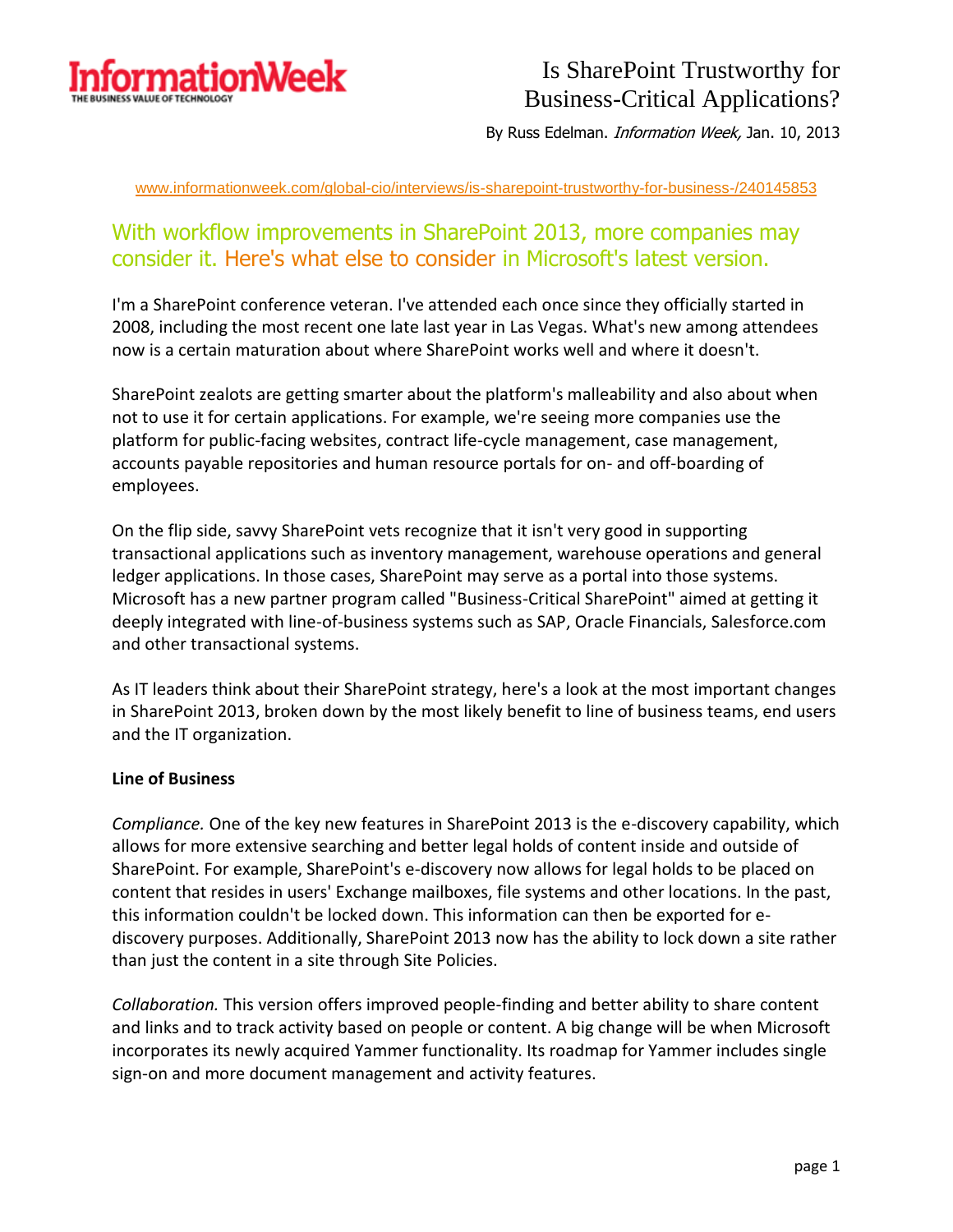

By Russ Edelman. *Information Week*, Jan. 10, 2013

*The Cloud.* Microsoft stepped into the cloud a few years ago by offering SharePoint through Business Productivity Online Suite (BPOS). SharePoint 2013 offers a simpler approach. Cloudbased SharePoint can help with collaboration sites accessed by employees as well as external people, such as suppliers.

#### **End Users**

*Improved Website Management.* Though many organizations use SharePoint 2010 for publicfacing websites, it is rather clunky in terms of page rendering, navigation and search engine optimization. Improvements in SharePoint 2013 include letting Web teams more easily create readable URLs (such as [www.microsoft.com/sharepoint\)](http://www.microsoft.com/sharepoint), incorporate search engine optimization tags directly into the configuration (without XML or coding) and supporting catalog management. Microsoft now also allows third-party software to be used for design layout.

*Work Management Services.* Those familiar with workflow management in SharePoint are painfully aware of the distributed collection of tasks lists that pervade the product. SharePoint is composed of sites, and each site typically has a task list associated with it. But seeing a consolidated list of all tasks across all sites has required custom coding or third-party utilities. SharePoint 2013 creates one place to go for task assignments for a user to take action on a particular document or report.

*Improved Mobile Support.* SharePoint 2013 improves capabilities for device channels, push notifications, HTML 5 support and in general has a more polished and less painful experience for the mobile workforce. For example, in prior versions, users could not edit or add documents from a mobile device; these functions are now available.

#### **The IT Organization**

*Apps.* Microsoft has at last immersed itself in the app model with SharePoint 2013. Apps in this context are add-on components that work outside of the SharePoint farm, with an integration link that binds the app to that instance of SharePoint. For example, an advanced document comparison service for AutoCAD files could be created in a marketplace. The app could be installed into the SharePoint farm. Once implemented a user could then highlight multiple documents in a SharePoint document library. These could then be sent to the marketplace app for comparison, and the compared AutoCAD file could be sent back directly into SharePoint.

Microsoft has launched an App Marketplace that app developers can use, or they can offer apps that reside on their own servers. It is important to note that IT will sometimes need to run a blended system, where part of the code is running on an external app and part on the SharePoint farm. For example, Timer Jobs and Service Applications within a SharePoint farm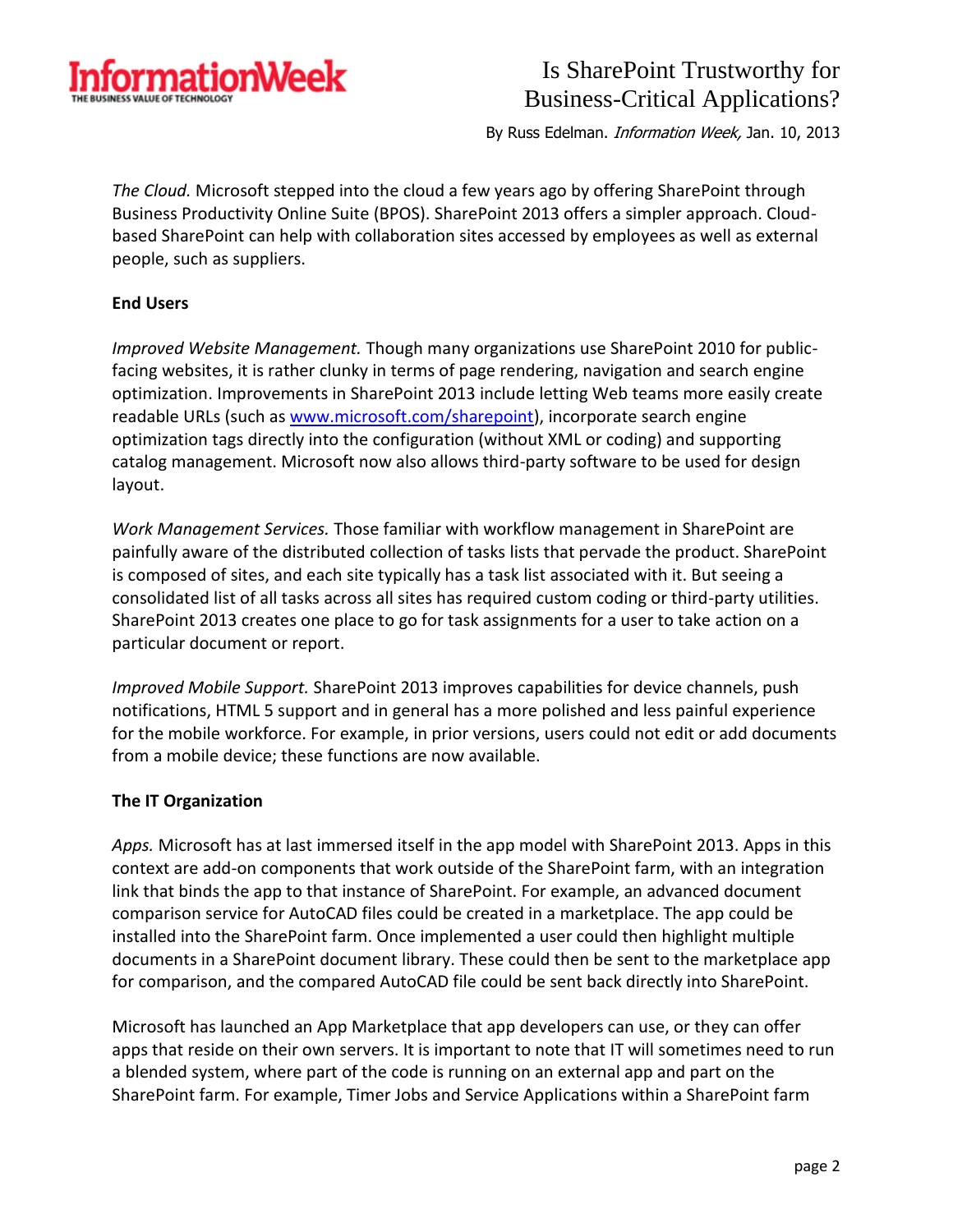

By Russ Edelman. *Information Week*, Jan. 10, 2013

cannot be redirected to an app, so applications that require such capabilities will require a blended system.

*Claims-based Authentication.* SharePoint 2013 offers OOTB Claims Authentication using Open Authorization 2.0 (OAuth). OAuth is an industry-standard security protocol that provides temporary redirection-based authentication. This means that SharePoint 2013 will let users give apps access to SharePoint resources (sites, lists, items, etc.) without the app having to obtain, store or submit the users' credentials. This allows for improved authentication between serverto-server and app authentication.

This differs from the default Active Directory (AD) authentication model and will be the default authentication model going forward. In the AutoCAD file-comparison app example cited above, the app would be able to take the files for comparison and insert the compared file back into the document library without having to use or verify the user's credentials.

OAuth allows for different credentialing systems to be integrated more easily into SharePoint. For example, if OAuth credentials are established with Live ID accounts, this could be used for authentication purposes in SharePoint. Because these features are so new, it is recommended that your IT team gets up to speed on the capabilities of OAuth 2.0 and what it means in the world of SharePoint.

*Search.* Microsoft has embedded FAST search into SharePoint 2013. In prior versions, FAST was a secondary search engine that had to be purchased. With the combined SharePoint search and FAST search architecture, new capabilities include the ability for visual refiners to more quickly get to the right results, and a new "hover panel" that shows details about a file when a cursor is over it.

*Workflow.* Features such as support for calls to Web services, REST, visual workflow design, looping and the calling of other workflows are among the improvements that weren't supported in prior versions. That meant SharePoint-based workflow would often require Visual Studio development or third-party workflow products.

These new features mean more workflow operations can be performed by non-technical business analysts and power users. Under the covers, Microsoft introduced a new workflow platform for SharePoint 2013 that can work in parallel with SharePoint 2010 workflows. The new platform, built on top of .NET Framework 4.5, is substantially improved and includes a Workflow Manager for better orchestration across a company. These capabilities should let companies use workflow for more advanced processing such as case management and human resource on- and off-boarding, with integration to third-party service bureaus and other more complex requirements.